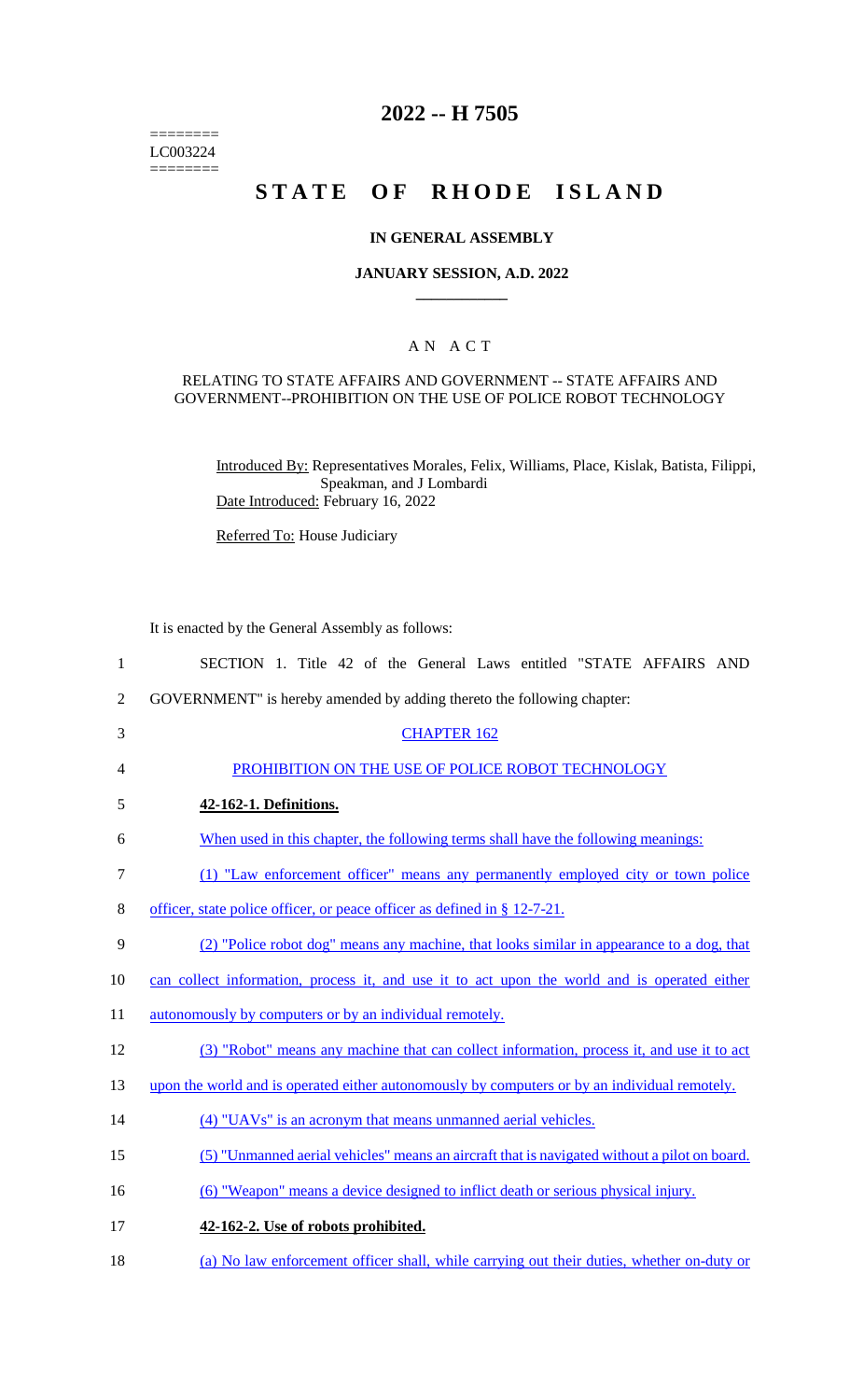- 1 off-duty, authorize the use, attempted use or threatened use of a robot, police robot dog, or UAVs
- armed with any weapon.
- (b) No law enforcement officers shall, while carrying out their duties, whether on-duty or
- off-duty, authorize the use of a robot, police robot dog, or UAVs in a physical manner that is
- substantially likely to cause death or serious physical injury, regardless of whether or not the robot
- or UAV is armed with a weapon.
- (c) No department that employs peace officers shall receive or accept any public or private
- financial funding for the purchase or procurement of any police robot dogs.
- SECTION 2. This act shall take effect upon passage.

======== LC003224 ========